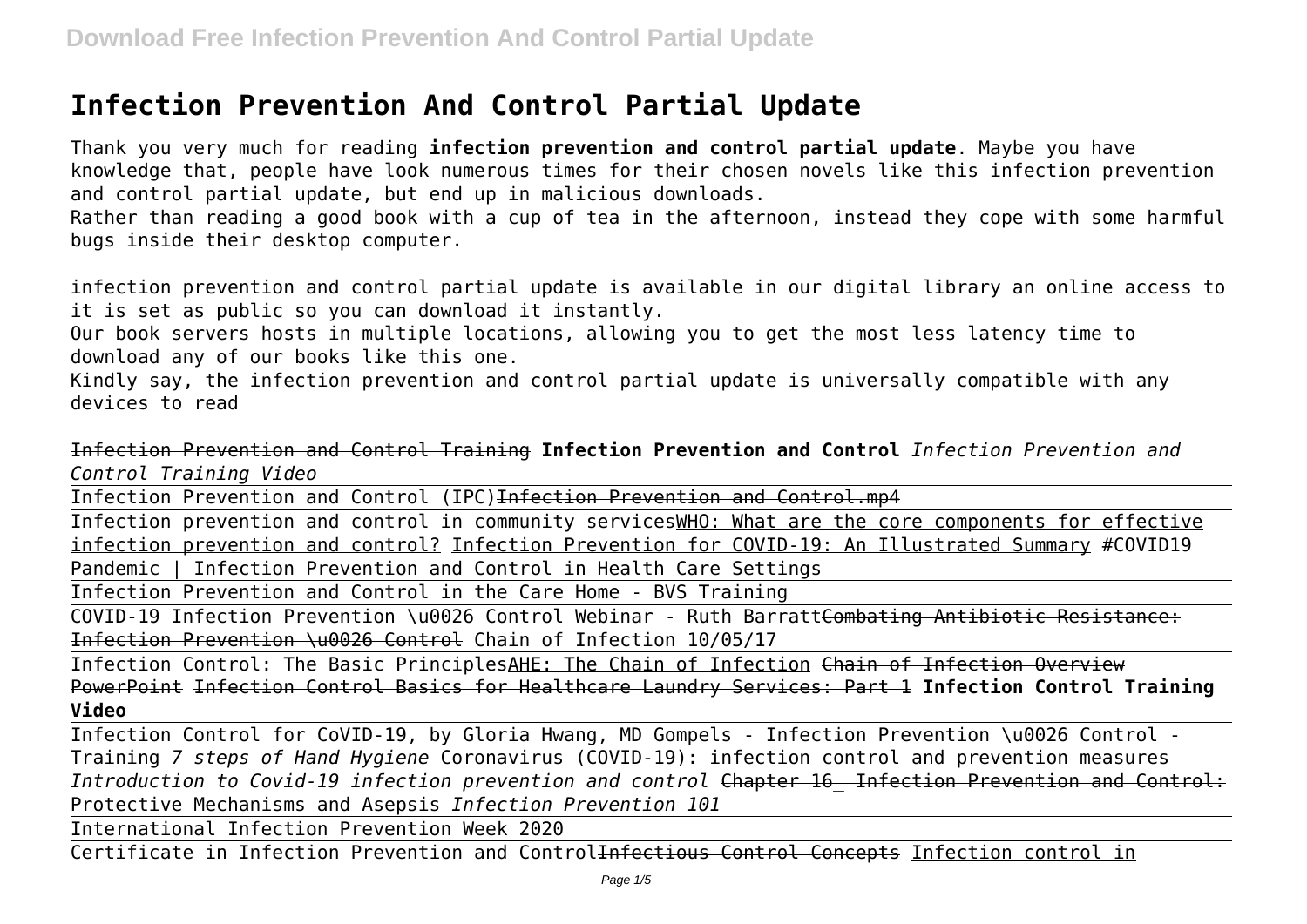## dentistry *Infection Prevention Protocol*

Infection Prevention And Control Partial This guidance partially updates and replaces NICE clinical guideline CG2, Infection control, prevention of healthcare-associated infection in primary and community care (published June 2003). New and updated recommendations have been included on infection prevention and control in primary and community care.

Infection: prevention and control of healthcare-associated ...

Infection prevention and control (partial update) 2003 guideline appendices 84 ID Quest. Author, Date, Country of Origin and Objective Design, Setting, Sample Size and Population Outcomes Strengths and Limitations carrying out CIC. Results indicate that rates of symptomatic UT infection is lower in those using only low friction catheters

Infection prevention and control (partial update) Infection prevention and control (partial update): NICE clinical guideline DRAFT (July 2011) Page 3 of 45 This guidance is a partial update of NICE clinical guideline 2 (published June 2003) and will replace it. New recommendations have been added about the prevention and control of healthcareassociated infections in primary and community care.

Infection: prevention and control of healthcare-associated ... Infection Prevention And Control Partial Update Infection prevention and control (IPC) is a scientific approach and practical solution designed to prevent harm caused by infection to patients and health workers. It is grounded in infectious diseases, epidemiology, social science and health system strengthening. WHO | Infection prevention and control

Infection Prevention And Control Partial Update Infection prevention and control (IPC) is a scientific approach and practical solution designed to prevent harm caused by infection to patients and health workers. It is grounded in infectious diseases, epidemiology, social science and health system strengthening. IPC occupies a unique position in the field of patient safety and quality universal health coverage since it is relevant to health workers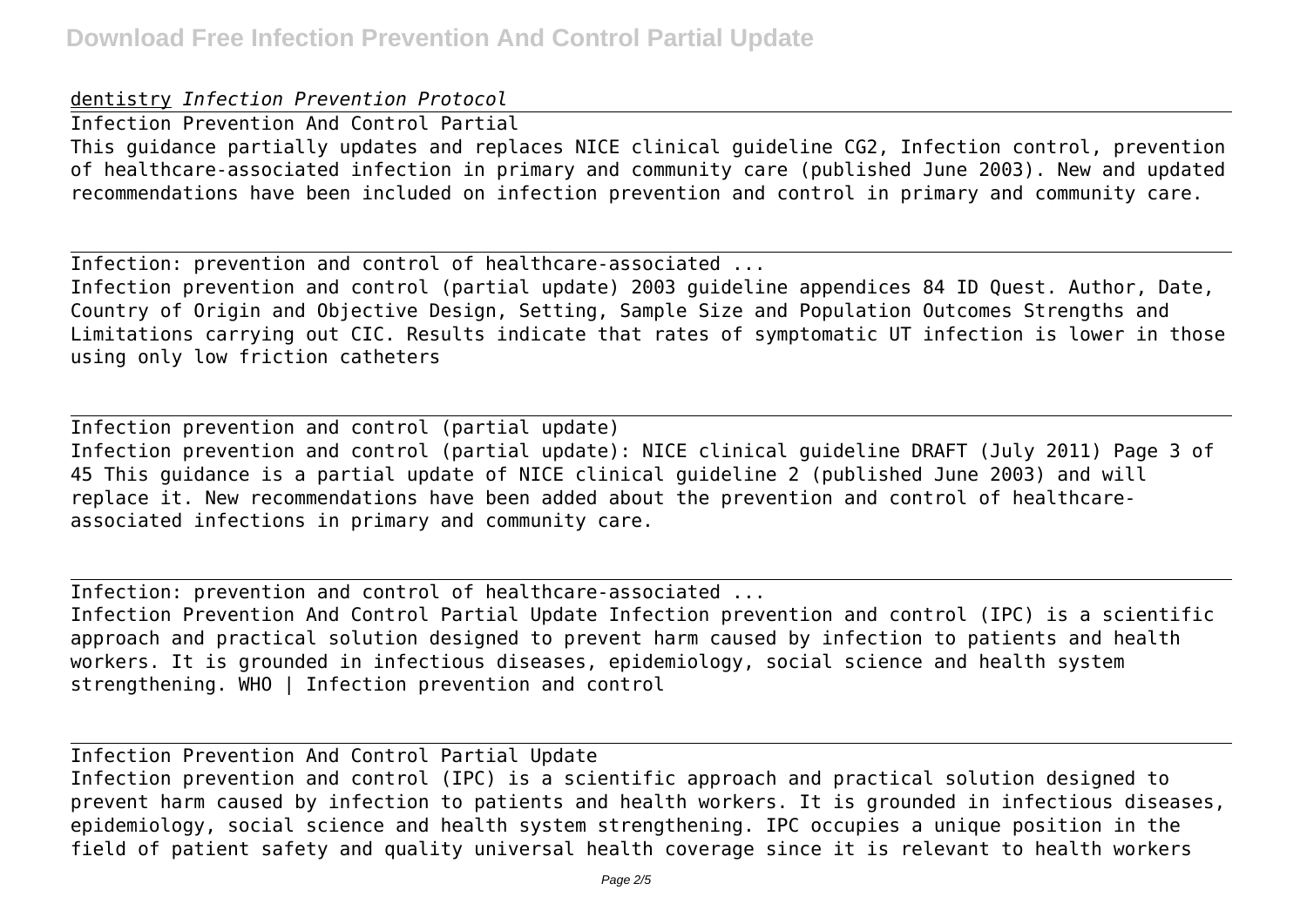and patients at every single health-care encounter.

WHO | Infection prevention and control pronouncement infection prevention and control partial update can be one of the options to accompany you as soon as having other time. It will not waste your time. give a positive response me, the e-book will unconditionally space you extra issue to read. Just invest tiny become old to entry this on-line statement infection prevention and ...

Infection Prevention And Control Partial Update 4.4.1 The Lead Doctors for Infection Prevention and Control are the medical leads for the Infection Prevention and Control Team at the relevant sites (QEH lead and Heartlands, Good Hope and Solihull Lead).

Infection Prevention and Control Policy DOCUMENT Infection Prevention and Control - let our dedicated and approachable NHS Team of professionals help you reduce healthcare associated infection and hospital admission and meet your CQC requirements.

Home - Infection Prevention Control Infection prevention and control (IPC) measures Local authorities must assure themselves that all funding passed on to providers as part of the 'per beds' or 'per user' allocation is spent on the...

Adult Social Care Infection Control Fund – round 2 ... Hand hygiene Infection Prevention and Control Guidance (Policy) for General Practice Handwashing is the single most important way to prevent the spread of infection. Hand decontamination has a dual role to protect both the patient and the healthcare worker from...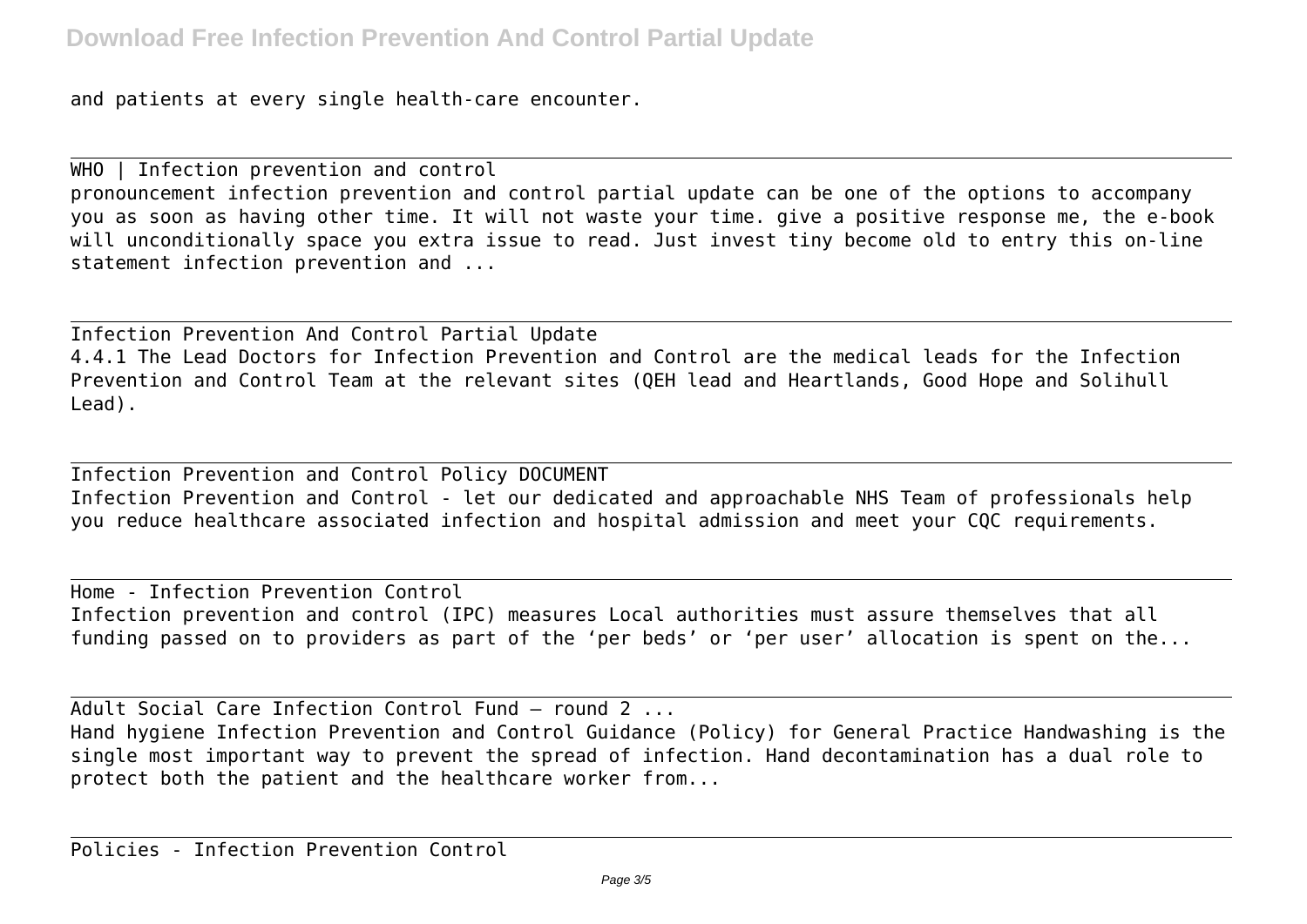## **Download Free Infection Prevention And Control Partial Update**

This clinical guideline is a partial update of 'Infection control: prevention of healthcare-associated infection in primary and community care' (NICE clinical guideline 2; 2003), and addresses areas in which clinical practice for preventing HCAI in primary and community care has changed, where the risk of HCAI is greatest or where the evidence has changed.

Infection: Prevention and Control of Healthcare-Associated ... Infection Prevention And Control Partial Update 800.1.00 This document Infection Prevention and Control (Part D) has been written to assist project teams in the planning, design, construction and/or refurbishment of healthcare facilities of all types and sizes. It does not replace individual hospital and health department guidelines, or policy

Infection Prevention And Control Partial Update Infection Prevention And Control Partial Update 800.1.00 This document Infection Prevention and Control (Part D) has been written to assist project teams in the planning, design, construction and/or refurbishment of healthcare facilities of all types and sizes.

Infection Prevention And Control Partial Update Infection prevention and control (IPC) is a practical, evidence-based approach which prevents patients and health workers from being harmed by avoidable infections. Preventing health care-associated infections (HAI) avoids this unnecessary harm and at times even death, saves money, reduces the spread of antimicrobial resistance (AMR) and supports high quality, integrated, people-centred health services.

WHO | About us

Infection prevention and control (IPC) aims to prevent or control the spread of infections in healthcare facilities and the community. IPC is a universal discipline with relevance to all aspects of healthcare. It is part of every healthcare workers' duty of care to ensure that no harm is done to patients, visitors or staff.